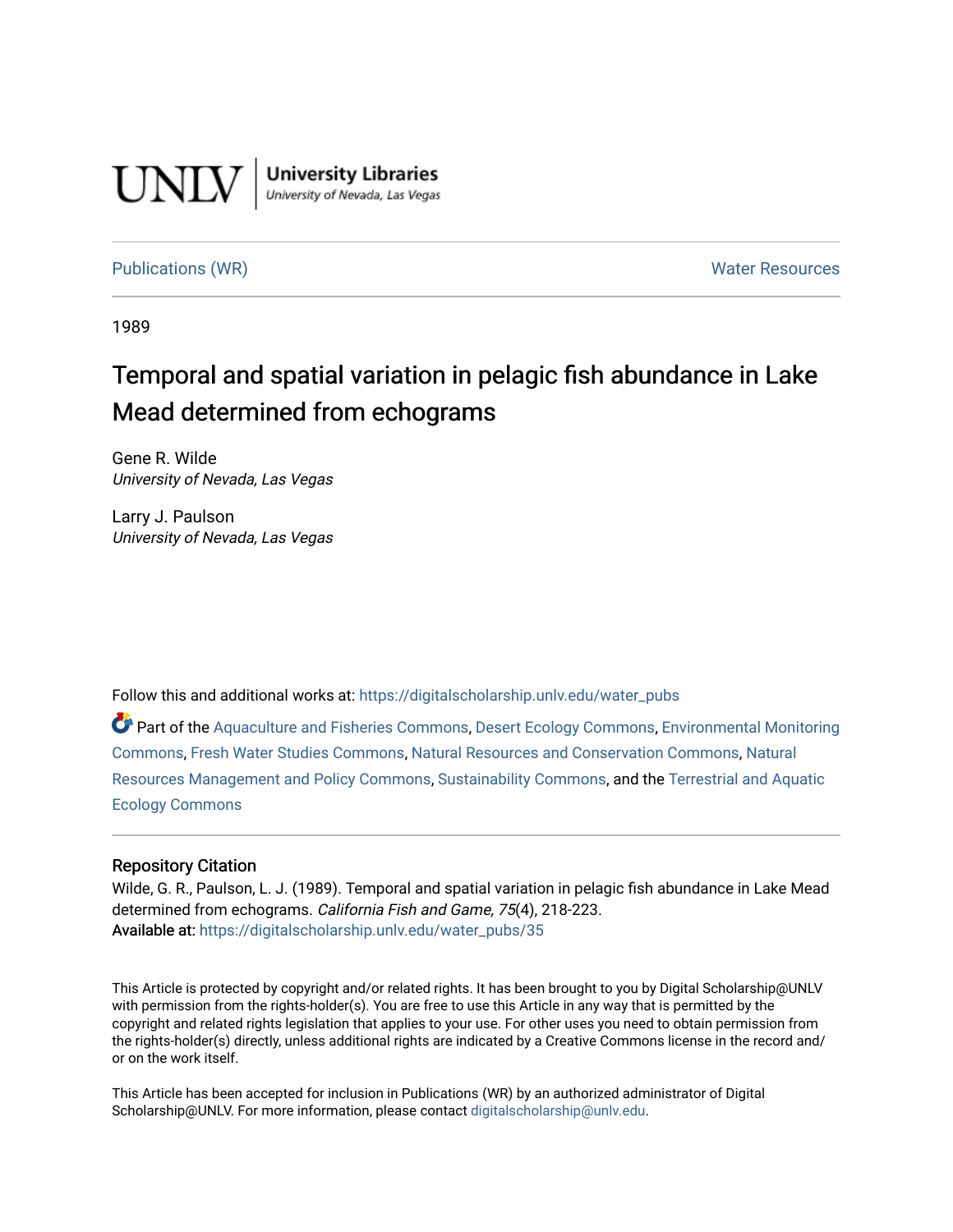**:'\*• Calif.** Fish and **Came** 75(4): 218-223 1989

218

r g **^**

**EXAMPLE:** This material may

PECISION PEC

ţ Ŝ

# **TEMPORAL AND SPATIAL VARIATION IN PELAGIC FISH ABUNDANCE IN LAKE MEAD DETERMINED FROM ECHOGRAMS<sup>1</sup>**

GENE R. WILDE and LARRY J. PAULSON Lake Mead Limnological Research Center and<br>LARRY J. PAULSON<br>Lake Mead Limnological Research Center<br>Environmental Research Center University of Nevada, Las Vegas Las Vegas, NV 89154

**OO We Scored echograms on a scale of 1 to 5 and used these scores as relative estimates of pelagic fish abundance in Lake Mead, Arizona-Nevada. Spatial and temporal patterns in fish abundance and the association between fish abundance anlrCMorophyll a concentration were tested with nonparametric statistical methodsr-We found no difference in fish abundance between years of our study**  $\bar{\mathbf{\Phi}}$  $(p= 0.5017)$ . but there was significant seasonal  $(p= 0.0068)$  and spatial **CJ>** (p 20:0001) heterogeneity in abundance. Fish abundance was positively correlated **CU with-chlorophyll a concentration (r, = 0.533, p < 0.0001). ""\*"""%**

## **INTRODUCTION**

Echograms have been used extensively to locate and estimate the relative abundance of marine fish stocks (Cushing 1973). In freshwater, echograms have been used to describe vertical (Netsch et al. 1971; Eggers 1978; O'Brien et al. 1984; Matthews et al. 1985), spatial (O'Brien et al. 1984; Wanjala et al. 1986) and temporal (Baker and Paulson 1983) patterns in fish abundance. Although most uses of echograms have been qualitative, Mullan and Applegate (1969) and Matthews et al. (1985) obtained relative estimates of fish abundance by counting targets (fish) on echograms. However, neither Mullan and Applegate (1969) nor Matthews et al. (1985) presented any statistical analysis of estimates obtained from echograms. Our purposes in this paper are to: 1) describe a procedure we have used for the scoring and statistical analysis of echograms as relative estimates of pelagic fish abundance; and 2) describe temporal and spatial variation in pelagic fish abundance in Lake Mead.

# **METHODS**

As part of a limnological survey of Lake Mead, a large mainstem impoundment of the Colorado River, Arizona-Nevada, we conducted monthly echosounding surveys from March 1981 through December 1982. On each sampling date we echosounded transects, approximately 1km in length, with a Furuno Model FM 22-A recording echosounder. The echosounder has a beam angle of 28° and an operating frequency of 50 KHz; maximum and effective paper widths are 150 and 130 mm, respectively, and paper feeds at a rate of 10 mm/ min. We operated the echosounder with the depth range set at 100 or 50 m and gain (sensitivity) generally set at 4 (on a scale of 0 to 10). Transects were run

between 0800 and 1300 hrs at a speed of 8 km/ h in the immediate vicinity of each of 13 sampling stations (Figure 1).



FIGURE 1. Lake Mead, Arizona-Nevada, with echosounding stations indicated by solid circles.

After all field work was completed, we assembled and ranked, 1 through 5, a reference set of echograms (Figure 2) that encompassed the range in target number and density observed in our sample echograms. Each sample echogram was compared with the reference series and scored 1 to 5. Changes in depth range affect the apparent number and density of targets in echograms; therefore, we also referred to a series of echograms in which depth range was alternately set at 50 and 100 m. To ensure consistency, all sample echograms were evaluated and scored in a single session by one person (GRW).

We used these scores as estimates of the relative abundance of pelagic fish in Lake Mead. To test differences in fish abundance between years we used a Mann-Whitney U-test; differences in fish abundance between seasons (winter= December through February; spring= March through May; summer $=$  lune through September; fall  $=$  October and November) and between sampling stations were tested with a Kruskal-Wallis one-way analysis of variance. We used Spearmans rank correlation  $(r<sub>s</sub>)$  to test the association between fish abundance and chlorophyll a concentration; chlorophyll a data were obtained from Paulson and Baker (1983).

# RESULTS AND DISCUSSION -

Only in exceptional situations (e.g., Wanjala et al. 1986) is it possible to identify individual species in echograms. However, electrofishing, fish trapping and midwater trawls (Deacon et al. 1972; Paulson and Espinosa 1975; Allan and Roden 1978) have shown that pelagic fish populations in Lake Mead are almost exclusively composed of threadfin shad, Dorosoma petenense. Also, a concurrent series of meter-net tows and echogram transects made at seven locations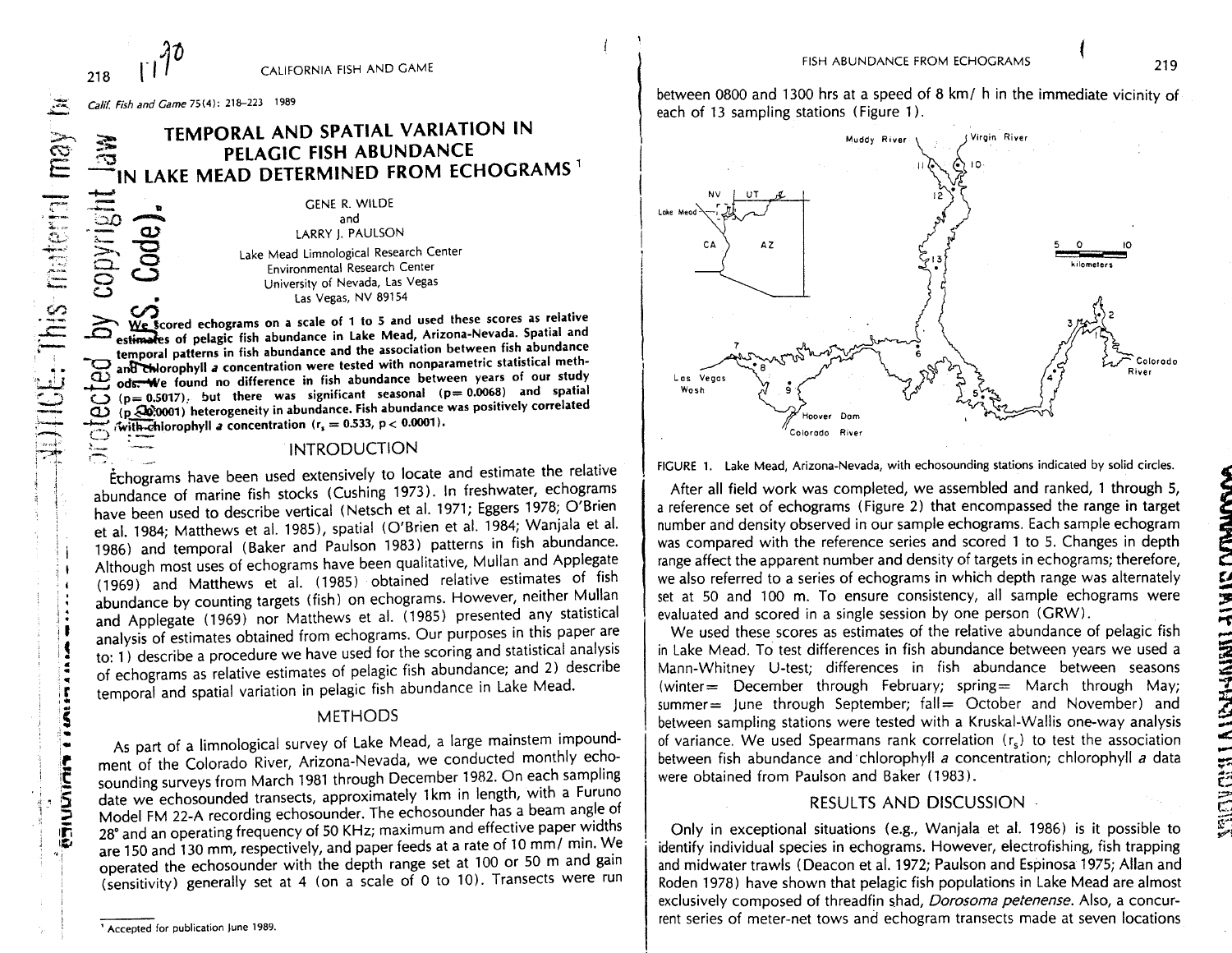#### 220 CALIFORNIA FISH AND GAME

in Lake Mead on 21 June 1987 showed that estimates of pelagic fish abundance obtained from echograms were highly correlated ( $r_s = 0.847$ ,  $p = 0.0162$ ) with meter-net catches composed entirely of threadfin shad. Estimates of fish abundance derived from echograms appear to be specific for threadfin shad in Lake Mead; however, we refer to these as estimates of total pelagic-fish abundance because large fish (e.g., striped bass, Morone saxatilis, and carp,



**1- no targets (fish) present; 2- few; 3- several; 4- abundant; 5- dense, over-lapping targets. Arrows indicate lake bottom. Echograms 1-4 are from a transect made between stations 7 and 9 on 6 August 1982; echogram 5 was made at station 9 on 13 July 1982. Depth-range setting was 0-100 m for echogram 1 and 0-50 m for echograms 2-5.**

Pelagic fish abundance exhibited considerable temporal and spatial variation in Lake Mead during 1981 and 1982 (Table 1). There was no difference in abundance between years ( $p = 0.5017$ ) so data were pooled. Seasonal variation in fish abundance was highly significant ( $p= 0.0068$ ). Fish abundance was greatest in the summer, following the threadfin shad spawn in May-June; abundance declined during fall and winter, but there was no change from winter to spring. Seasonal abundance of threadfin shad in Lake Mead shows a similar pattern based upon electrofishing results (Deacon et al. 1972) and occurrence in stomachs of striped bass (Wilde and Paulson 1989).

There was a highly significant spatial variation in fish abundance ( $p < 0.0001$ ) that was not attributable to variation in water temperature, dissolved oxygen concentration, pH and conductivity (Wilde 1984). Fish abundance was greatest near the inflows of the Colorado (Stations 1-3), Virgin (Station 10) and Muddy (Station 11) rivers and the Las Vegas Wash (Station 7) and decreased "downstream from these inflows. Chlorophyll a concentration, a measure of phytoplankton abundance, exhibited a similar distribution (Wilde 1984) and was positively correlated with fish abundance ( $r_s = 0.533$ ,  $p < 0.0001$ ). This correlation is based upon 256 station-date observations and is a measure of both the seasonal and spatial association between chlorophyll a and fish abundance.

# FISH ABUNDANCE FROM ECHOGRAMS